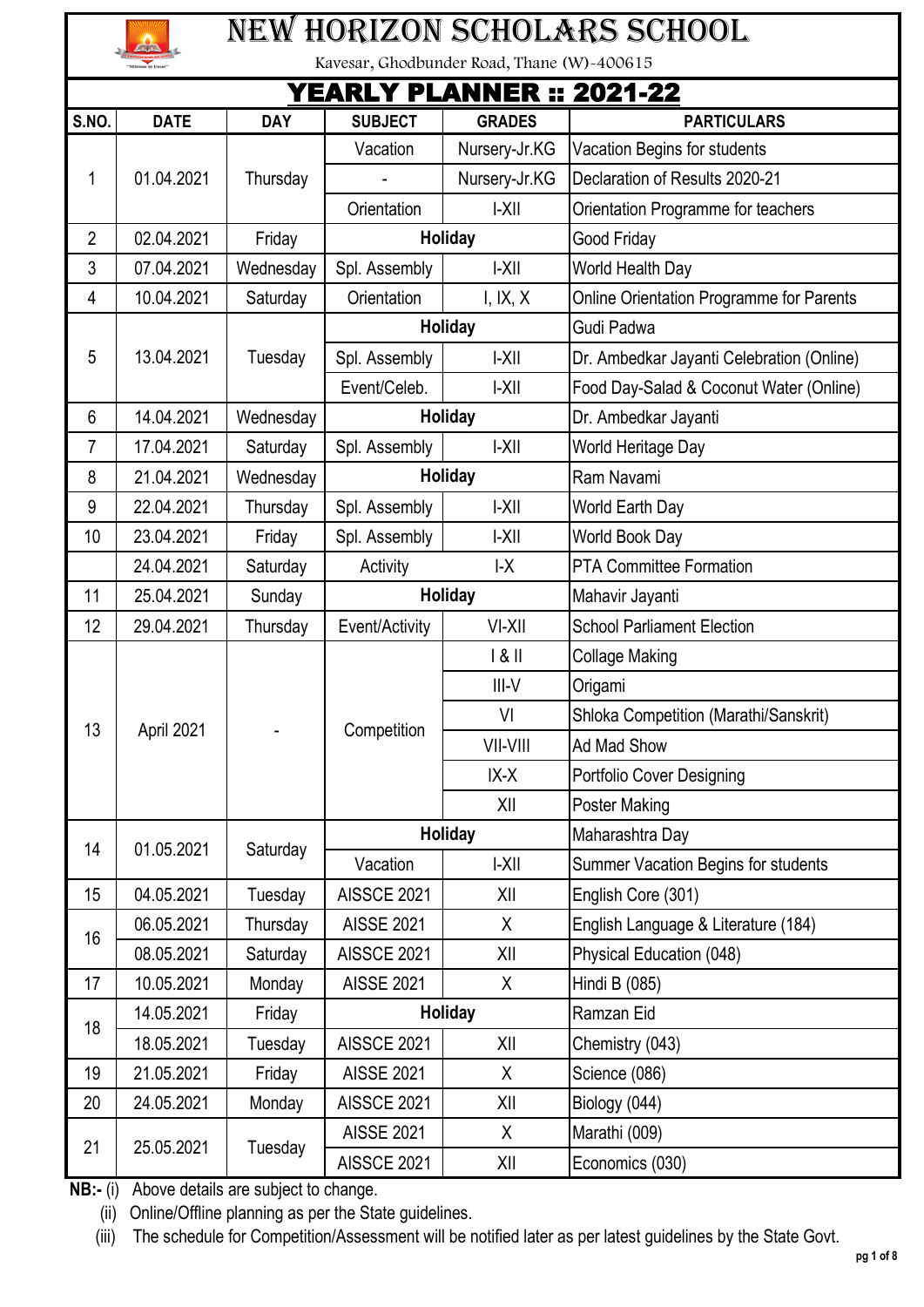| <b>S.NO.</b> | <b>DATE</b>                    | <b>DAY</b>           | <b>SUBJECT</b>    | <b>GRADES</b>  | <b>PARTICULARS</b>                       |                            |
|--------------|--------------------------------|----------------------|-------------------|----------------|------------------------------------------|----------------------------|
| 22           | 26.05.2021                     | Wednesday            |                   | <b>Holiday</b> | <b>Buddha Purnima</b>                    |                            |
| 23           | 27.05.2021                     | Thursday             | <b>AISSE 2021</b> | X              | Social Science (087)                     |                            |
| 24           | 29.05.2021                     | Saturday             | <b>AISSE 2021</b> | X              | Information Technology (402)             |                            |
|              |                                |                      | AISSCE 2021       | XII            | Computer Science-New (083)               |                            |
| 25           | 31.05.2021                     | Monday               | AISSCE 2021       | XII            | Mathematics (041)                        |                            |
| 26           | 01.06.2021                     | Tuesday              | Orientation       | Nursery-Sr.KG  | <b>Orientation Programme for Parents</b> |                            |
|              |                                |                      | Vacation          | $ -X  $        | <b>Summer Vacation Ends</b>              |                            |
| 27           | 02.06.2021                     | Wednesday            |                   | $ -X  $        | School Re-Opens after Summer Vacation    |                            |
|              |                                |                      | <b>AISSE 2021</b> | X              | Mathematics [(Standard-041)/Basics-241)] |                            |
| 28           | 03.06.2021                     | Thursday             | <b>AISSE 2021</b> | X              | Sanskrit (122)                           |                            |
| 29           | 05.06.2021                     | Saturday             | Spl. Assembly     | $ -X  $        | <b>World Environment Day</b>             |                            |
| 30           | 07.06.2021                     | Monday               |                   | Jr. KG         | School Re-Opens after Summer Vacation    |                            |
| 31           | 08.06.2021                     |                      | Spl. Assembly     | $ -X  $        | World Ocean Day                          |                            |
|              |                                | Tuesday              | AISSCE 2021       | XII            | Physics (042)                            |                            |
| 32           | 10.06.2021                     | Wednesday            |                   | Nursery        | School Re-Opens after Summer Vacation    |                            |
| 33           | 12.06.2021                     | Saturday             | Spl. Assembly     | $ -X  $        | World Day Against Child Labour           |                            |
| 34           | 14.06.2021                     | Monday               | Spl. Assembly     | $ -X  $        | <b>World Blood Donor Day</b>             |                            |
|              | 17.06.2021                     | Thursday             | Colour Day        | Nursery-Sr.KG  | Purple                                   |                            |
| 35           |                                |                      | Celebration       | Nursery-XII    | 8th School Anniversay                    |                            |
|              |                                |                      | Food Day          | $ -X  $        | Pizza & Pasta (Wheat)                    |                            |
| 36           | 21.06.2021                     | Monday               | Spl. Assembly     | $ -X  $        | International Yoga Day Celebration       |                            |
| 37           | 23.06.2021                     | Wednesday            | Event             | VI-XII         | <b>Investiture Ceremony</b>              |                            |
| 38           | 26.06.2021                     | Saturday             | Event             | XI             | Orientation Programme for Parents        |                            |
| 39           | 28.06.2021                     | Tuesday              | Food Day          | Nursery-Sr.KG  | Amrakhand & Puri                         |                            |
|              |                                |                      |                   | IΧ             | Periodic Assessment 1                    |                            |
| 40           | 3rd & 4th Week<br>of June 2021 |                      | Assessment        | X              | Periodic Assessment 1                    |                            |
|              |                                |                      |                   | XII            | Unit Test 1                              |                            |
| 43           | 4th & 5th Week<br>of June 2021 |                      | Assessment        | $ -V   $       | <b>Periodic Assessment 1</b>             |                            |
|              |                                |                      |                   | 181            | Shloka Competition (Marathi/Hindi)       |                            |
|              |                                |                      |                   | $\mathbb{H}$   | Solo Singing                             |                            |
| 44           | <b>June 2021</b>               |                      |                   | IV-V           | Slogan Writing                           |                            |
|              |                                |                      | Competition       | VI-VII         | Badge With Slogan                        |                            |
|              |                                |                      |                   | VIII           | Design a Logo                            |                            |
|              |                                |                      |                   |                | $ X-X  $                                 | <b>English Declamation</b> |
| 45           | 01.07.2021                     | Thursday             | Spl. Assembly     | $ -X  $        | National Doctor's Day                    |                            |
|              |                                |                      | Event/Celeb.      | Nursery-Sr.KG  | <b>Environment Week Begins</b>           |                            |
| 46           |                                | 05.07.2021<br>Monday | Event             | $ -X  $        | <b>Mathematics Week Begins</b>           |                            |

(ii) Online/Offline planning as per the State guidelines.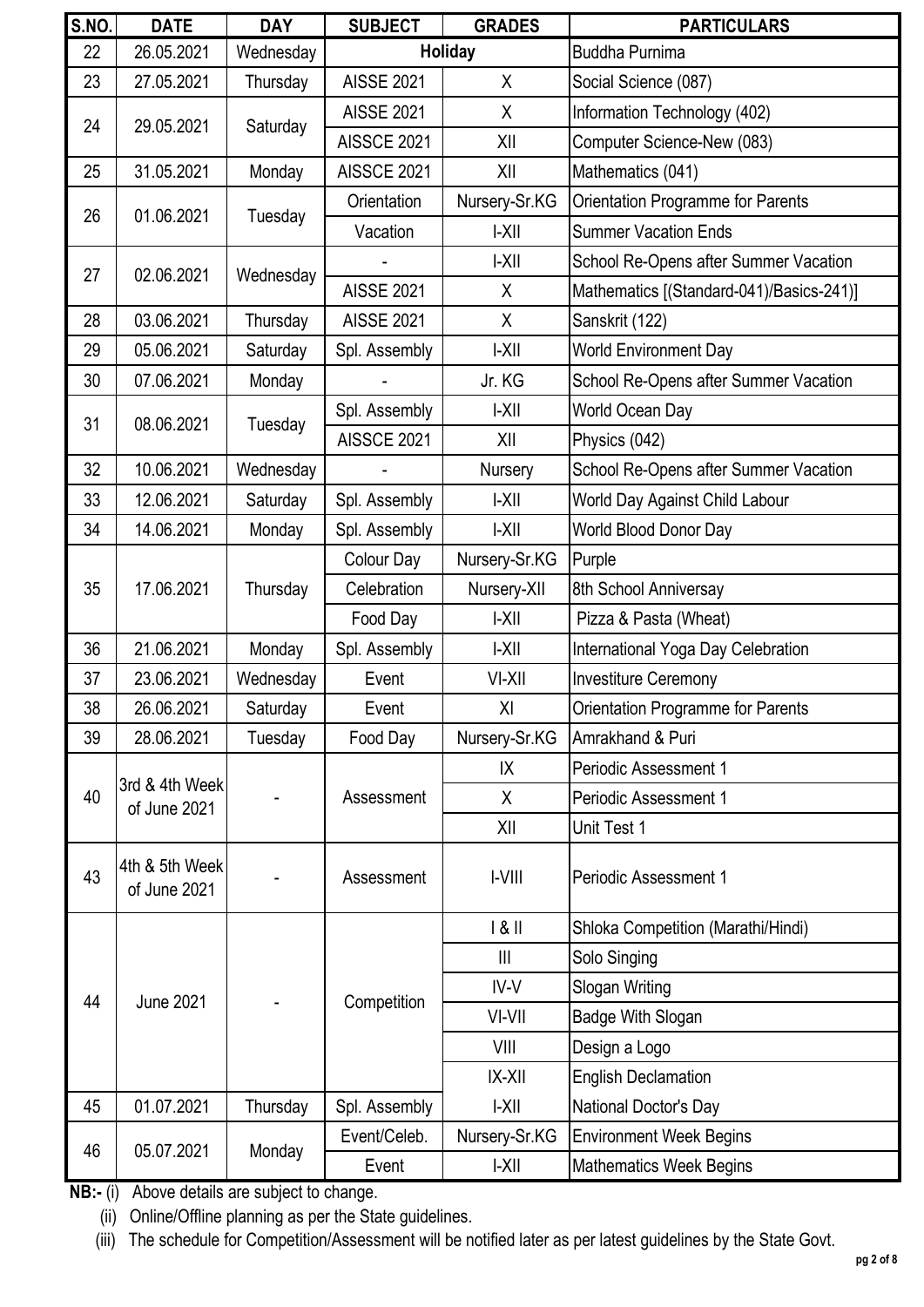| <b>S.NO.</b> | <b>DATE</b>                    | <b>DAY</b>                                        | <b>SUBJECT</b> | <b>GRADES</b>             | <b>PARTICULARS</b>                   |                       |
|--------------|--------------------------------|---------------------------------------------------|----------------|---------------------------|--------------------------------------|-----------------------|
| 47           | 06.07.2021                     | Tuesday                                           | Competition    | Jr. KG - Sr. KG           | Colouring                            |                       |
|              |                                |                                                   | Colour Day     | Nursery-Sr.KG             | Green                                |                       |
| 48           | 09.07.2021                     | Friday                                            | Event/Celeb.   | Nursery-Sr.KG             | <b>Environment Week Ends</b>         |                       |
|              |                                |                                                   | Event          | $ -X  $                   | <b>Mathematics Week Ends</b>         |                       |
|              |                                |                                                   | Spl. Assembly  | $ -X  $                   | <b>World Population Day</b>          |                       |
| 49           | 20.07.2021                     | Tuesday                                           | Food Day       | $ -X  $                   | Kheer & Puri                         |                       |
| 50           | 21.07.2021                     | Wednesday                                         |                | Holiday                   | <b>Bakri Eid</b>                     |                       |
| 51           | 23.07.2021                     | Friday                                            | Celebration    | $ -X  $                   | <b>Guru Purnima Celebration</b>      |                       |
| 52           | 27.07.2021                     | Tuesday                                           | Food Day       | Nursery-Sr.KG             | Corn Cutlet                          |                       |
| 53           | 28.07.2021                     | Wednesday                                         | Spl. Assembly  | $ -X  $                   | <b>World Nature Conservation Day</b> |                       |
| 54           | 29.07.2021                     | Thursday                                          | Spl. Assembly  | $ -X  $                   | World Tiger Day                      |                       |
|              |                                |                                                   |                | IX&X                      | Periodic Assessment 2                |                       |
| 55           | 4th & 5th Week<br>of July 2021 |                                                   | Assessment     | XI                        | Unit Test 1                          |                       |
|              |                                |                                                   |                | XII                       | Unit Test 2                          |                       |
|              |                                |                                                   |                | $\left  - \right $        | <b>Fancy Dress</b>                   |                       |
|              |                                |                                                   |                | $III-IV$                  | <b>English Recitation</b>            |                       |
| 56           | <b>July 2021</b>               |                                                   | Competition    | $\vee$                    | <b>English Debate</b>                |                       |
|              |                                |                                                   |                | VI-VIII                   | Extempore                            |                       |
|              |                                |                                                   |                | $IX-XII$                  | Solo Dance (Patriotic)               |                       |
| 57           | 12.08.2021                     | Thursday                                          | Event/Celeb.   | Nursery-Sr.KG             | Independence Day Celebration         |                       |
| 58           | 13.08.2021                     | Friday                                            | Event/Celeb.   | $I-V$                     | Independence Day Eve                 |                       |
| 59           | 15.08.2021                     | Sunday                                            |                | Holiday                   | Independence Day                     |                       |
|              |                                |                                                   | Event/Celeb.   | VI-XII                    | Independence Day Celebration         |                       |
| 60           | 16.08.2021                     | Monday                                            |                | Holiday                   | Parsi New Year                       |                       |
| 61           | 18.08.2021                     | Wednesday                                         | Competition    | Nursery-Sr.KG             | Rakhi Making                         |                       |
| 62           | 19.08.2021                     | Thursday                                          |                | Holiday                   | Muharram                             |                       |
|              | 20.08.2021                     | Colour Day<br>Friday<br>Event/Celeb.<br>$  -    $ |                | Nursery-Sr.KG             | Blue                                 |                       |
| 63           |                                |                                                   |                | Rakshabandhan Celebration |                                      |                       |
|              |                                |                                                   | Food Day       | $ -X  $                   | Veg.Cutlet / Coconut Barfi           |                       |
|              |                                |                                                   | Spl. Assembly  | $ -X  $                   | National Senior Citizen Day          |                       |
| 64           | 21.08.2021                     | Saturday                                          | Event/Celeb.   | <b>IV-VIII</b>            | Rakshabandhan Celebration            |                       |
|              |                                |                                                   | Event/Celeb.   | $V-X$                     | <b>Sanskrit Diwas Celebration</b>    |                       |
| 65           | 22.08.2021                     | Sunday                                            | <b>Holiday</b> |                           | Rakshabandhan                        |                       |
| 66           | 24.08.2021                     | Tuesday                                           | Food Day       | Nursery-Sr.KG             | Rawa / Besan Laddoo                  |                       |
| 67           | 27.08.2021                     | Friday                                            | Spl. Assembly  | $ -X  $                   | National Sports Day Celebration      |                       |
| 68           |                                |                                                   | Celebration    | Nursery-Sr.KG             | Gopalkala Celebration                |                       |
|              |                                | 30.08.2021                                        | Monday         |                           | $\left  - \right $                   | Gopalkala Celebration |

(ii) Online/Offline planning as per the State guidelines.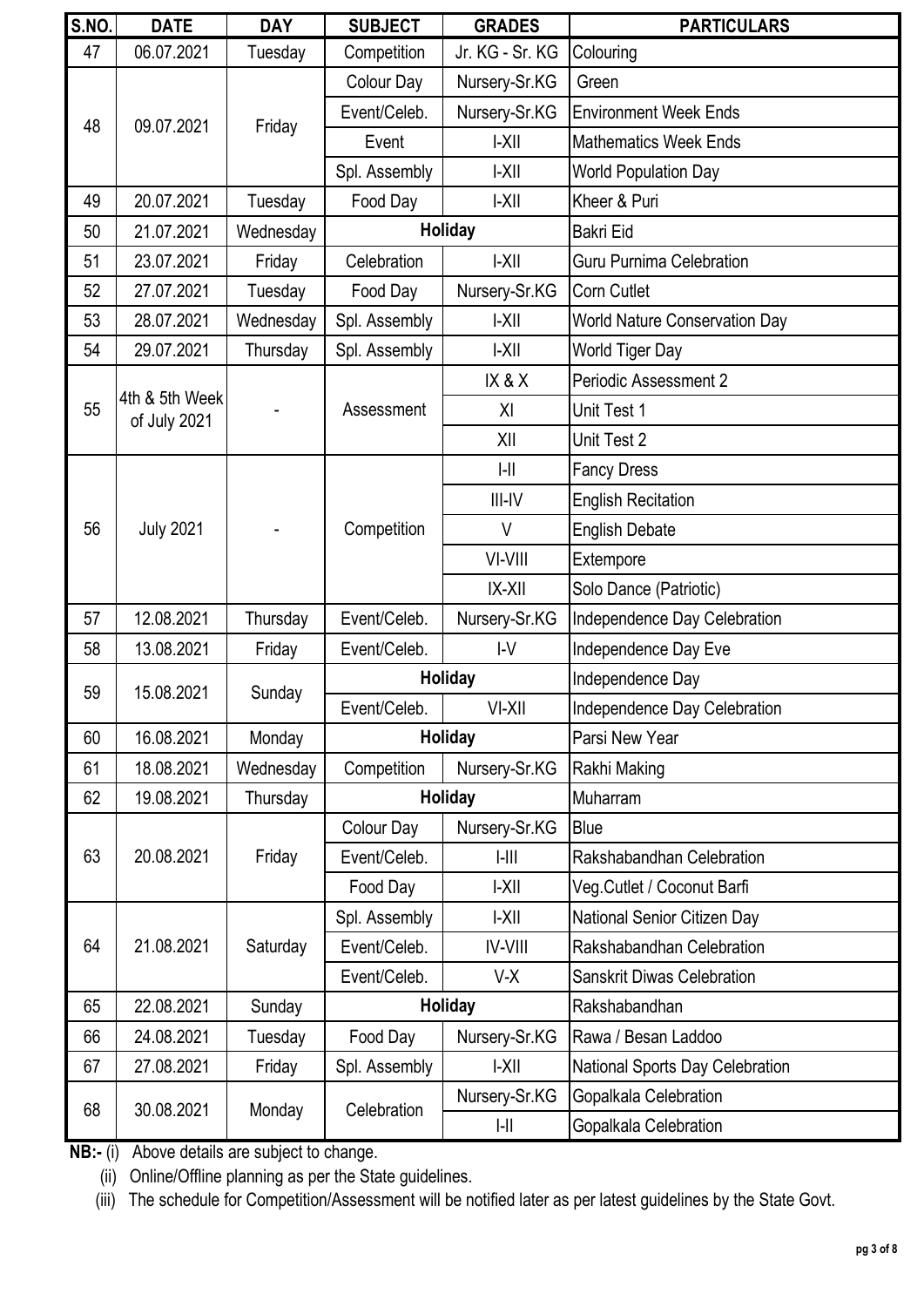| <b>S.NO.</b> | <b>DATE</b>                               | <b>DAY</b> | <b>SUBJECT</b> | <b>GRADES</b>          | <b>PARTICULARS</b>                                                              |
|--------------|-------------------------------------------|------------|----------------|------------------------|---------------------------------------------------------------------------------|
| 69           | 31.08.2021                                | Tuesday    |                | <b>Holiday</b>         | Janmashtami                                                                     |
|              |                                           |            |                | $\left  - \right $     | Show & Tell                                                                     |
|              |                                           |            |                | III                    | Shloka Competition (Marathi/Hindi)                                              |
|              |                                           |            |                | IV&V                   | Solo Singing                                                                    |
| 70           | Aug. 2021                                 |            | Competitions   | VI-VIII                | Hindi Debate                                                                    |
|              |                                           |            |                | IX-X                   | Hindi Autobiography                                                             |
|              |                                           |            |                | $XI-XII$               | Shashwatam - School Fest                                                        |
| 71           | 03.09.2021                                | Friday     | Spl. Assembly  | $  -      $            | <b>Teacher's Day Celebration</b>                                                |
| 72           | 04.09.2021                                | Saturday   | Event/Celeb.   | <b>IV-XII</b>          | <b>Teacher's Day Celebration</b>                                                |
|              |                                           |            | Colour Day     | Nursery-Sr.KG          | Orange                                                                          |
| 73           | 08.09.2021                                | Wednesday  | Event/Celeb.   | Nursery-Sr.KG          | <b>Ganesh Utsay Celebration</b>                                                 |
|              |                                           |            | Spl. Assembly  | $ -X  $                | World Literacy Day                                                              |
| 74           | 09.09.2021                                | Thursday   | Spl. Assembly  | $\mathsf{L}\mathsf{X}$ | <b>Hindi Diwas Celebration</b>                                                  |
| 75           | 10.09.2021                                |            |                | Holiday                | Ganesh Chaturthi                                                                |
|              |                                           | Friday     | Vacation       | $ -X  $                | <b>Ganesh Utsav Vacation Begins</b>                                             |
| 76           | 14.09.2021                                | Tuesday    |                | $ -X  $                | <b>Ganesh Utsav Vacation Ends</b>                                               |
|              | 15.09.2021                                | Wednesday  |                | Nursery-XII            | School re-opens for students                                                    |
| 77           | 16.09.2021                                | Thursday   | Spl. Assembly  | $ -X  $                | World Ozone Day                                                                 |
| 78           | 17.09.2021                                |            | Celebration    | $ -X  $                | <b>Ganesh Utsav Celebration</b>                                                 |
|              |                                           | Friday     | Food Day       | $ -X  $                | Modak & Puran Poli                                                              |
| 79           | 19.09.2021                                | Sunday     |                | Holiday                | Anant Caturdashi                                                                |
| 80           | 21.09.2021                                | Tuesday    | Food Day       | Nursery-Sr.KG          | Idli / Medu Wada Chutney                                                        |
|              |                                           |            | Spl. Assembly  | $ -X  $                | International Day of Peace                                                      |
| 81           | 28.09.2021                                | Tuesday    | Competition    | Nursery                | <b>Hindi Poem Recitation</b>                                                    |
| 82           | 29.09.2021                                | Wednesday  | Competition    | Jr.KG                  | <b>Hindi Poem Recitation</b>                                                    |
|              |                                           |            | Spl. Assembly  | $ -X  $                | World Heart Day                                                                 |
| 83           | 30.09.2021                                | Thursday   | Competition    | Sr.KG                  | <b>Hindi Poem Recitation</b>                                                    |
| 84           | 2nd & 3rd<br>Week of<br>September<br>2021 |            | Term 1 Exam.   | $ X-X  $               | <b>Terminal Examination 1</b>                                                   |
| 85           | 3rd & 4th Week<br>of September<br>2021    |            | Term 1 Exam.   | I-VIII, XII            | <b>Terminal Examination 1</b>                                                   |
| 86           | 01.10.2021                                | Friday     | Celebration    | $ -X  $                | Mahatma Gandhi Jayanti Celebration & Lal<br>Bahadur Shastri Jayanti Celebration |
|              |                                           |            | Spl. Assembly  | $ -X  $                | National Non-Violence Day                                                       |
| 87           | 02.10.2021                                | Saturday   |                | <b>Holiday</b>         | Mahatma Gandhi Jayanti                                                          |

(ii) Online/Offline planning as per the State guidelines.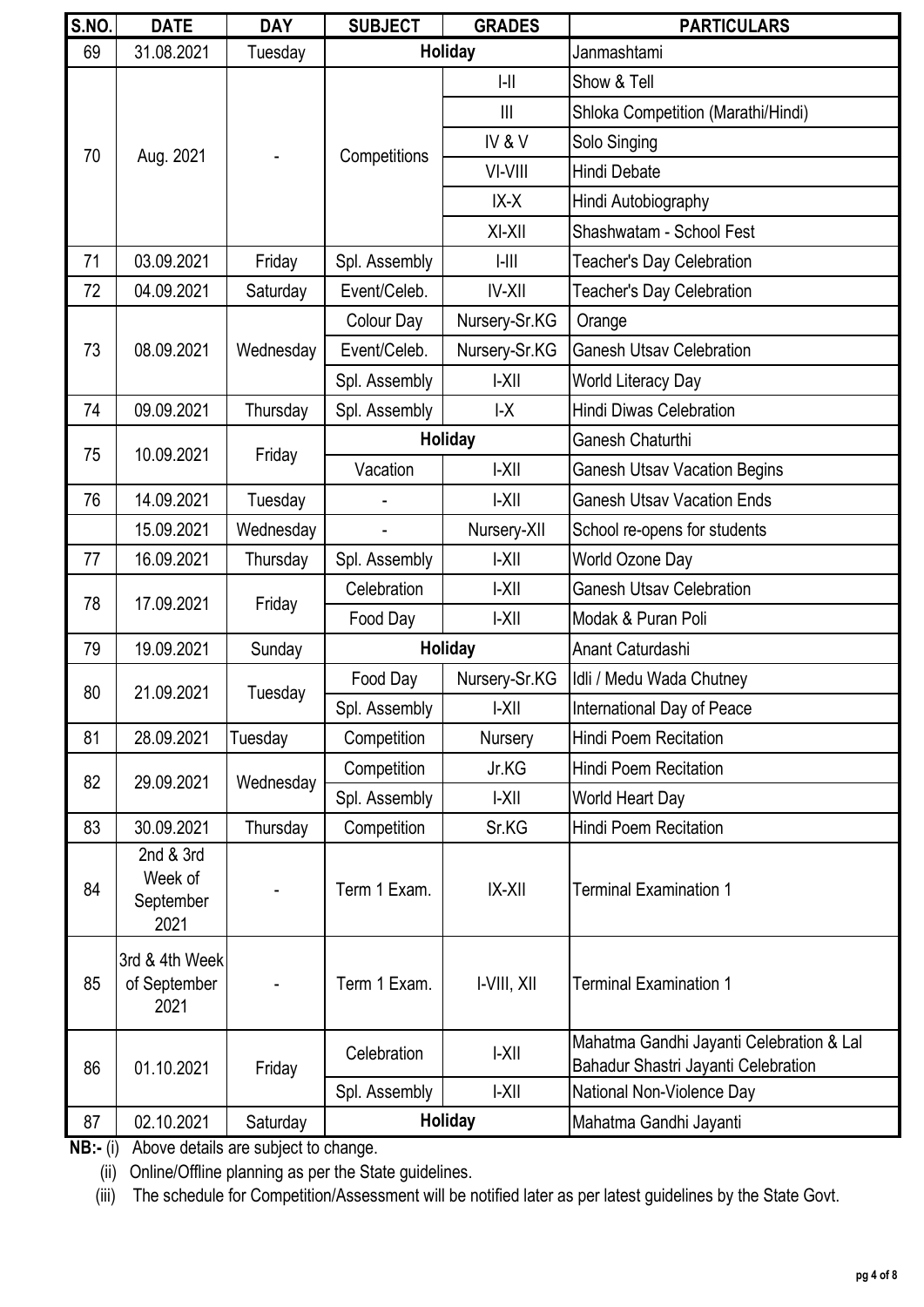| <b>S.NO.</b> | <b>DATE</b>  | <b>DAY</b> | <b>SUBJECT</b> | <b>GRADES</b>  | <b>PARTICULARS</b>                 |                                  |
|--------------|--------------|------------|----------------|----------------|------------------------------------|----------------------------------|
| 88           | 04.10.2021   | Monday     | Spl. Assembly  | $ -X  $        | World Animal Day                   |                                  |
| 89           | 08.10.2021   | Friday     | Spl. Assembly  | $ -X  $        | National Air Force Day             |                                  |
| 90           | 12.10.2021   |            | Food Day       | Nursery-Sr.KG  | <b>Fruit Chat</b>                  |                                  |
|              |              | Tuesday    | Celebration    | $I - IV$       | Garba Raas                         |                                  |
| 91           | 13.10.2021   | Wednesday  | Celebration    | V-VIII         | Garba Raas                         |                                  |
|              |              |            | Celebration    | Neo Kids       | Garba Raas                         |                                  |
| 92           | 14.10.2021   | Thursday   | Food Day       | $ -X  $        | Gulab Jamun / Jalebi               |                                  |
|              |              |            | Celebration    | <b>IX-XII</b>  | Garba Raas                         |                                  |
| 93           | 15.10.2021   | Friday     |                | <b>Holiday</b> | Dusshera                           |                                  |
| 94           | 16.10.2021   | Friday     | Spl. Assembly  | $ -X  $        | World Food Day                     |                                  |
| 95           | 19.10.2021   | Tuesday    |                | <b>Holiday</b> | Eid-E-Milad                        |                                  |
| 96           | 21.10.2021   | Thursday   | Competition    | Nursery-Sr.KG  | <b>Collage Making</b>              |                                  |
| 97           | 22.10.2021   | Friday     | Colour Day     | Nursery-Sr.KG  | Yellow                             |                                  |
|              |              |            | Celebration    | Nursery-V      | Diwali Celebration                 |                                  |
| 98           | 29.10.2021   |            | Food Day       | Nursery-Sr.KG  | Diwali Sweets / Snacks             |                                  |
|              |              | Friday     | Food Day       | IV             | Chakli / Laddoo / Chiwda           |                                  |
|              |              |            | Spl. Assembly  | $ -X  $        | Rashtriya Ekta Diwas Celebration   |                                  |
| 99           | 30.10.2021   | Saturday   | Event/Celeb.   | VI-XII         | Diwali Celebration                 |                                  |
|              |              |            | Food Day       | VI-XII         | Chakli / Laddoo / Chiwda           |                                  |
|              |              |            |                | 1 & 11         | <b>English Recitation</b>          |                                  |
|              |              |            |                | $\mathbf{III}$ | Slogan Writing                     |                                  |
|              |              |            |                | IV-V           | Shloka Competition (Marathi/Hindi) |                                  |
| 100          | October 2021 |            | Competitions   | VI-VII         | Lantern / Flower Pot Decoration    |                                  |
|              |              |            |                | VIII           | <b>Salad Decoration</b>            |                                  |
|              |              |            |                |                | IX                                 | Wall Magazine (Culture of India) |
|              |              |            |                | XI & XII       | Candle Making / Diya Decoration    |                                  |
| 101          | 01.11.2021   | Monday     | Vacation       | Nursery-XII    | Diwali Vacation Begins             |                                  |
| 102          | 04.11.2021   | Thursday   |                | Holiday        | Diwali                             |                                  |
| 103          | 10.11.2021   | Wednesday  | Vacation       | Nursery-XII    | <b>Diwali Vacation Ends</b>        |                                  |
| 104          | 11.11.2021   | Thursday   |                | Nursery-XII    | School Re-Opens for students       |                                  |
| 105          | 12.11.2021   | Friday     | Spl. Assembly  | $ -X  $        | <b>World Diabetes Day</b>          |                                  |
| 106          | 16.11.2021   |            | Event/Celeb.   | $ -X  $        | <b>Children's Day Celebration</b>  |                                  |
|              |              | Tuesday    | Food Day       | $ -X  $        | Chaat Day                          |                                  |
| 107          | 18.11.2021   | Thursday   | Event/Celeb.   | $ -X  $        | Guru Nanak Jayanti Celebration     |                                  |
| 108          | 19.11.2021   | Friday     |                | Holiday        | Guru Nanak Jayanti                 |                                  |
| 109          | 26.11.2021   | Friday     | Colour Day     | Nursery-Sr.KG  | Pink                               |                                  |
| 110          | 30.11.2021   | Tuesday    | Competition    | Nursery-Sr.KG  | Clay Modelling                     |                                  |

(ii) Online/Offline planning as per the State guidelines.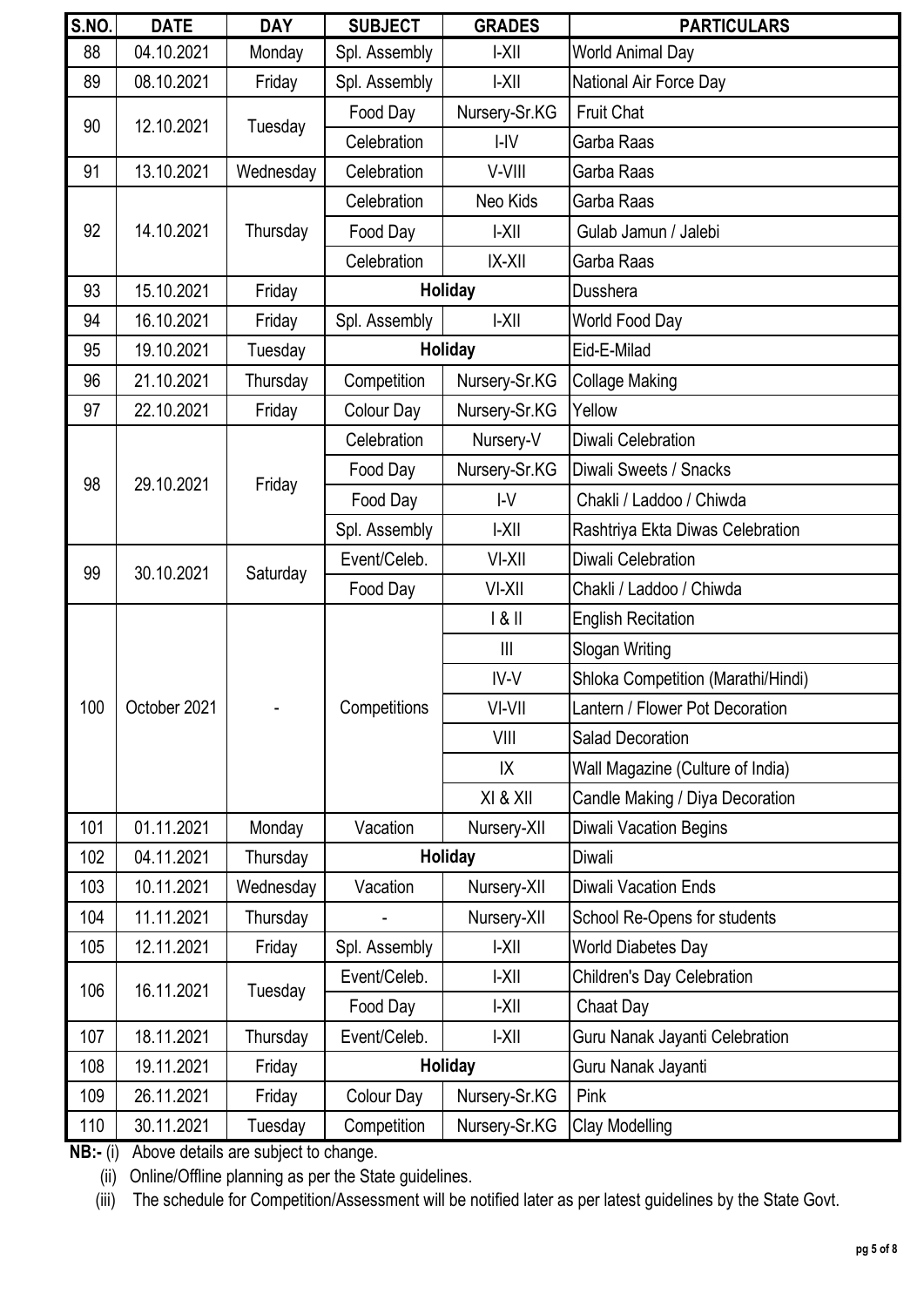| <b>S.NO.</b> | <b>DATE</b>                                           | <b>DAY</b> | <b>SUBJECT</b> | <b>GRADES</b> | <b>PARTICULARS</b>                                        |
|--------------|-------------------------------------------------------|------------|----------------|---------------|-----------------------------------------------------------|
| 111          | 1st & 2nd<br>Week of Nov<br>2021                      |            | Assessment     | IX-X          | <b>Periodic Assessment 3</b>                              |
| 112          | 3rd & 4th Week<br>of Nov 2021                         |            | Assessment     | XI            | Unit Test 2                                               |
| 113          | 4th Week of<br>Nov 2021 to<br>1st Week of<br>Dec 2021 |            | Assessment     | XII           | <b>Preliminary Examination 1</b>                          |
|              |                                                       |            |                | $  -      $   | <b>English Story Telling</b>                              |
|              | November &                                            |            |                | IV&V          | One Minute to Fame                                        |
| 114          | December                                              |            | Competitions   | VI-VIII       | Room Corner Decoration                                    |
|              | 2021                                                  |            |                | IX            | Solo Singing                                              |
|              |                                                       |            |                | XI            | Controversus                                              |
| 115          | 01.12.2021                                            | Wednesday  | Spl. Assembly  | $ -X  $       | World Aids Day                                            |
| 116          | 04.12.2021                                            | Saturday   | Spl. Assembly  | $ -X  $       | Indian Navy Day                                           |
| 117          | 10.12.2021                                            | Friday     | Spl. Assembly  | $ -X  $       | Human Rights Day                                          |
| 118          | 17.12.2021                                            | Friday     | Colour Day     | Nursery-Sr.KG | Red                                                       |
| 119          | 21.12.2021                                            | Tuesday    | Competition    | Nursery-Sr.KG | <b>Card Making</b>                                        |
| 120          | 22.12.2021                                            | Wednesday  | Spl. Assembly  | $ -X  $       | <b>National Mathematics Day</b>                           |
|              | 23.12.2021                                            |            | Event/Celeb.   | Nursery-XII   | <b>Christmas Celebration</b>                              |
| 121          |                                                       | Thursday   | Food Day       | Nursery-Sr.KG | Chocolate Brownie / Fudge                                 |
|              |                                                       |            | Food Day       | $ -X  $       | Plum Cake / Chocolate Brownie                             |
| 122          | 24.12.2021                                            | Friday     | Vacation       | Nursery-XII   | <b>Christmas Vacation Begins</b>                          |
| 123          | 25.12.2021                                            | Saturday   |                | Holiday       | Christmas                                                 |
| 124          | 1st & 2nd<br>Week of<br>December<br>2021              |            | Examination    | X             | <b>Preliminary Examination 1</b>                          |
| 125          | 3rd & 4th Week<br>of December<br>2021                 |            | Examination    | I-VIII<br>XII | Periodic Assessment 2<br><b>Preliminary Examination 2</b> |
| 127          | 01.01.2022                                            | Saturday   |                | Holiday       | New Year                                                  |
|              |                                                       |            | Vacation       | Nursery-XII   | <b>Christmas Vacation Ends for students</b>               |
| 128          | 03.01.2022                                            | Monday     |                | Nursery-XII   | School Re-opens after Christmas Vacation                  |
| 129          | 05.01.2022                                            | Wednesday  | Competition    | Nursery       | <b>Sports Heats</b>                                       |
| 130          | 06.01.2022                                            | Thursday   | Competition    | Jr. KG        | <b>Sports Heats</b>                                       |
| 131          | 07.01.2022                                            | Friday     | Competition    | Sr.KG         | <b>Sports Heats</b>                                       |

(ii) Online/Offline planning as per the State guidelines.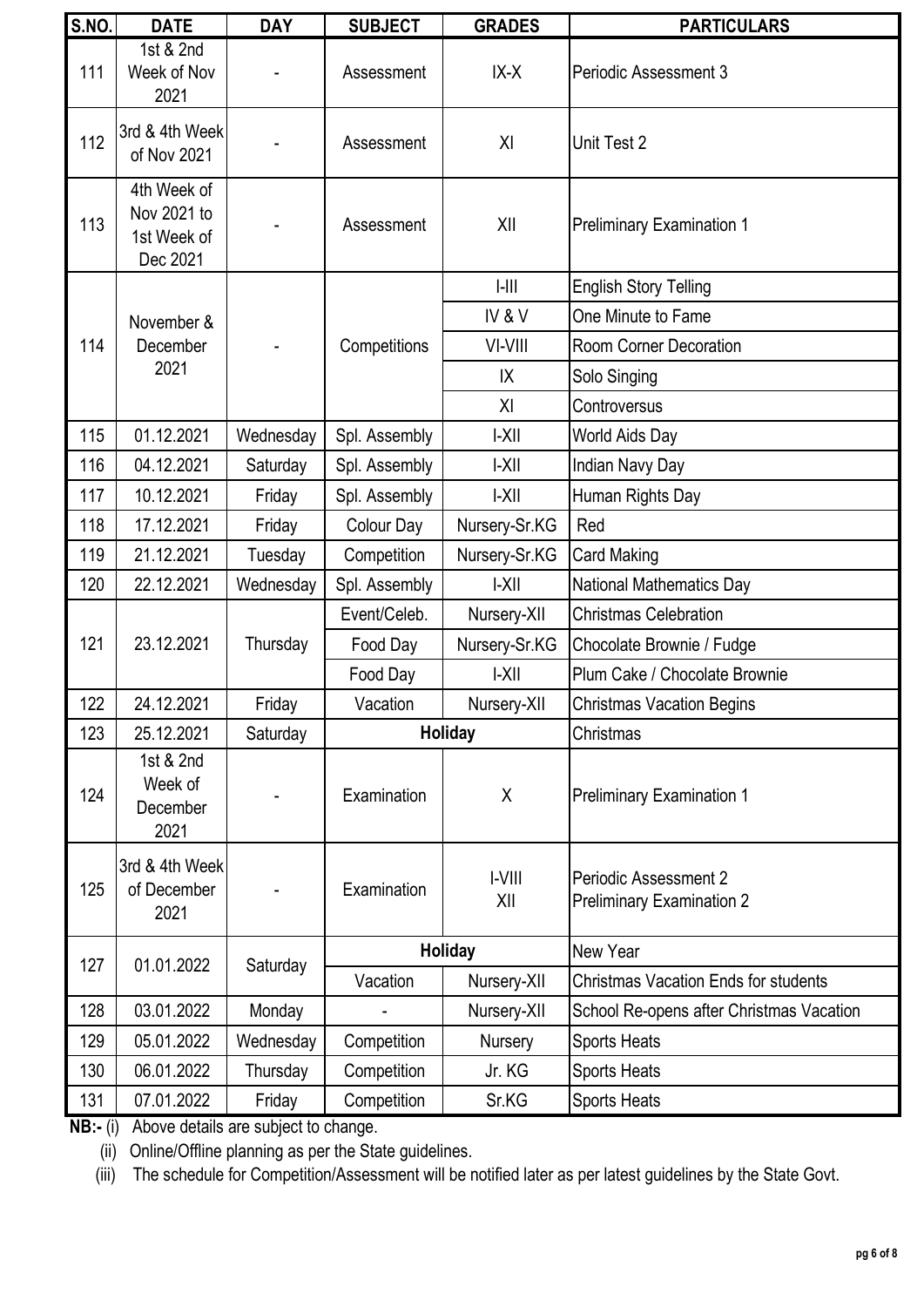| <b>S.NO.</b>      | <b>DATE</b>                          | <b>DAY</b> | <b>SUBJECT</b> | <b>GRADES</b> | <b>PARTICULARS</b>                             |
|-------------------|--------------------------------------|------------|----------------|---------------|------------------------------------------------|
|                   |                                      |            | Colour Day     | Nursery-Sr.KG | <b>Black</b>                                   |
| 132               | 13.01.2022                           | Thursday   | Event/Celeb.   | Nursery-XII   | <b>Makar Sankranti Celebration</b>             |
|                   |                                      |            | Food Day       | $ -X  $       | <b>Til Sweet</b>                               |
| 133               | 14.01.2022                           | Friday     |                | Holiday       | Makar Sankranti                                |
| 134               | 15.01.2022                           | Saturday   | Spl. Assembly  | $ -X  $       | Indian Army Day                                |
| 135               | 18.01.2022                           | Tuesday    | Food Day       | Nursery-Sr.KG | Palak / Beetroot Puri                          |
| 136               | 24.01.2022                           | Monday     | Event/Celeb.   | Nursery-Sr.KG | Republic Day Celebration                       |
| 137               | 25.01.2022                           | Tuesday    | Event/Celeb.   | $\mathsf{IV}$ | Republic Day Eve Celebration                   |
| 138               | 26.01.2022                           | Wednesday  |                | Holiday       | Republic Day                                   |
|                   |                                      |            | Event/Celeb.   | VI-IX, XI     | <b>Republic Day Celebration</b>                |
| 139               | 27.01.2022                           | Thursday   | Competition    | Nursery       | <b>Fancy Dress</b>                             |
| 140               | 28.01.2022                           | Friday     | Competition    | Jr. KG        | <b>Fancy Dress</b>                             |
| 141               | 29.01.2022                           | Saturday   | Spl. Assembly  | $ -X  $       | Martyr's Day                                   |
| 142               | 31.01.2022                           | Monday     | Competition    | Sr.KG         | <b>Fancy Dress</b>                             |
|                   |                                      |            |                | $  -      $   | <b>Memory Games</b>                            |
| 143               | January &                            |            |                | IV            | <b>Word Building</b>                           |
|                   | February 2022                        |            | Competitions   | $\vee$        | <b>Salad Decoration</b>                        |
|                   |                                      |            |                | VI-VIII       | <b>Essay Writing</b>                           |
| 144               | 2nd & 3rd<br>Week of<br>January 2022 |            | Examination    | X             | <b>Preliminary Examination 2</b>               |
| 145               | 04.02.2022                           | Friday     | Spl. Assembly  | $ -X  $       | <b>World Cancer Day</b>                        |
| 146<br>07.02.2022 |                                      | Monday     | Event/Activity | $ -X  $       | <b>Nutrition Week Begins</b>                   |
|                   |                                      |            | Food Day       | I-XII         | Fruit Salad                                    |
| 147               | 08.02.2022                           | Tuesday    | Food Day       | $ -X  $       | Veg. Sandwich                                  |
| 148               | 09.02.2022                           | Wednesday  | Food Day       | $ -X  $       | <b>Sprouts Chaat</b>                           |
| 149               | 10.02.2022                           | Thursday   | Food Day       | $ -X  $       | Veg.Stuff Paratha                              |
| 150               | 11.02.2022                           | Friday     | Event/Activity | $ -X  $       | <b>Nutrition Week Ends</b>                     |
|                   |                                      |            | Food Day       | $ -X  $       | Veg. Pulav & Raita                             |
| 151               | 15.02.2022                           | Tuesday    | Spl. Assembly  | I-VIII        | Marathi Diwas Celebration                      |
| 152               | 16.02.2022                           | Wednesday  | Food Day       | Nursery-Sr.KG | Vegetable Noodles / Pasta                      |
|                   |                                      |            | Colour Day     | Nursery-Sr.KG | <b>Brown</b>                                   |
| 153               | 18.02.2022                           | Friday     | Celebration    | I-IX          | Chatrapati Shivaji Maharaj Jayanti Celebration |
| 154               | 19.02.2022                           | Saturday   |                | Holiday       | Chatrapati Shivaji Maharaj Jayanti             |
| 155               | 21.02.2022                           | Monday     | Spl. Assembly  | $ -X  $       | International Mother Language Day              |
| 156               | 23.02.2022                           | Wednesday  | Competition    | Nursery       | <b>Story Narration</b>                         |
| 157               | 24.02.2022                           | Thursday   | Competition    | Jr. KG        | <b>Story Narration</b>                         |

(ii) Online/Offline planning as per the State guidelines.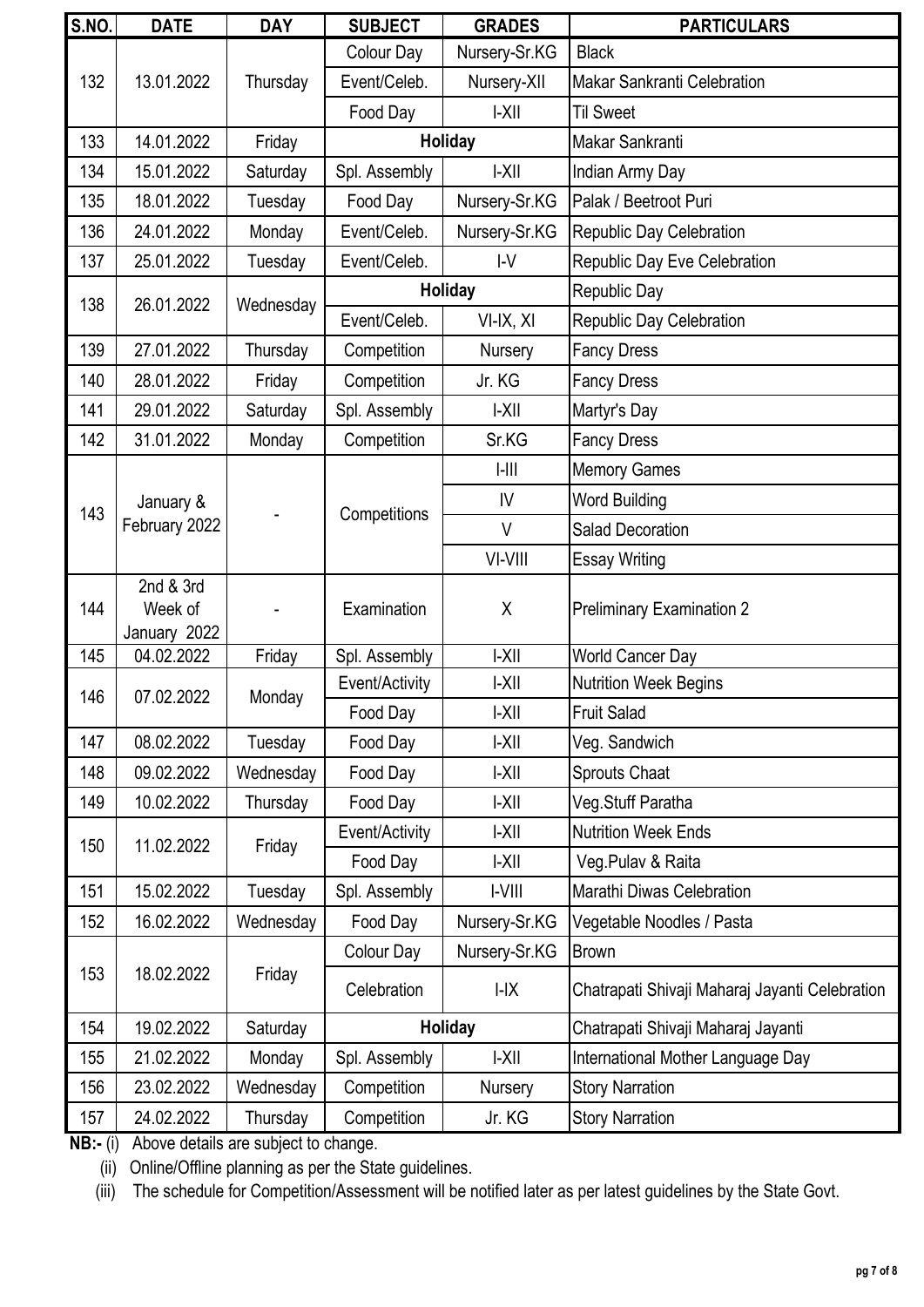| <b>S.NO.</b> | <b>DATE</b>                                                  | <b>DAY</b>               | <b>SUBJECT</b>       | <b>GRADES</b>  | <b>PARTICULARS</b>                 |       |
|--------------|--------------------------------------------------------------|--------------------------|----------------------|----------------|------------------------------------|-------|
| 158          | 25.02.2022                                                   | Friday                   | Competition          | Sr.KG          | <b>Story Narration</b>             |       |
| 159          | 3rd Week of<br>February 2022<br>to 2nd Week of<br>March 2022 |                          | Examination          | $ -V   $       | <b>Terminal Examination 2</b>      |       |
| 160          | 3rd Week of<br>February 2022<br>to 1st Week of<br>March 2022 |                          | Examination          | XI             | Terminal Examination 2             |       |
| 161          | 01.03.2022                                                   | Tuesday                  |                      | Holiday        | Mahashivratri                      |       |
| 162          | 08.03.2022                                                   | Tuesday                  | Competition          | Jr.KG & Sr.KG  | Drawing & Colouring                |       |
| 163          | 09.03.2022                                                   | Wednesday                | Food Day             | Nursery-Sr.KG  | Popcorn & Fruit Juice              |       |
| 164          | 10.03.2022                                                   | Thursday                 | Competition          | Nursery        | Colouring                          |       |
| 165          |                                                              |                          | 11.03.2022<br>Friday | Colour Day     | Nursery-Sr.KG                      | White |
| 166          |                                                              |                          | AY 2021-22           | $ -X  $        | Last Working Day (Tentative)       |       |
| 167          | 16.03.2022                                                   | Wednesday                | Events/Celeb.        | Sr.KG          | <b>Graduation Day</b>              |       |
|              | 17.03.2022                                                   |                          | AY 2021-22           | Sr. KG         | Last Working Day for students      |       |
|              |                                                              | Thursday                 |                      | IX, XI         | Declaration of Results (Tentative) |       |
| 168          | 18.03.2022                                                   | Friday                   | Holiday              |                | Holi                               |       |
| 169          | 23rd to 31st<br>March 2022                                   | Wednesday<br>to Thursday | AY 2021-22           | $ -V   $       | Declaration of Results (Gradewise) |       |
|              | 31.03.2022                                                   | Thursday                 | AY 2021-22           | Nursery-Jr. KG | Last Working day for students      |       |
|              | 01.04.2022                                                   | Friday                   | AY 2021-22           | Nursery-Sr. KG | Declaration of Results (Tentative) |       |

(ii) Online/Offline planning as per the State guidelines.